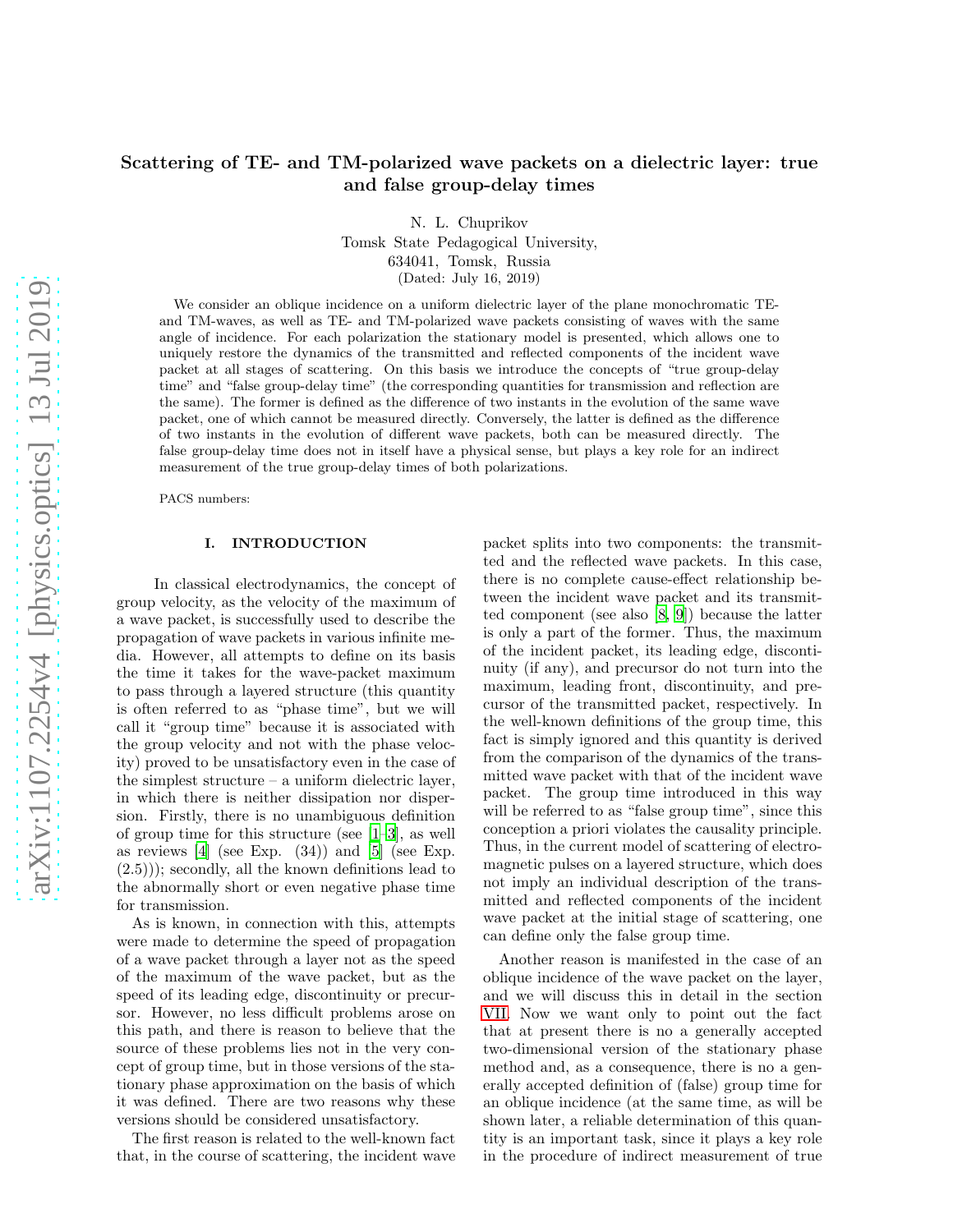group time).

Our goal is to introduce group time based on a new two-dimensional version of the stationary phase method and the alternative model [\[6\]](#page-8-6) of scattering the TE-wave on a dielectric layer. This model allows one to unambiguously reconstruct the dynamics of the transmitted and reflected wave packets at all stages of scattering. Since some intermediate calculations, important for understanding the main idea of this approach, have been missed in the short article [\[6\]](#page-8-6), they are presented in Section [III](#page-2-0) of the present paper. The standard scattering model (SSM) for the TE-wave (see p. 77-80 in [\[7\]](#page-8-7)) is presented in Section [II.](#page-1-0) In Section [IV](#page-3-0) we indicate the changes that need to be made to extend this approach to the case of the TM-wave. In Section [V](#page-4-0) we propose a new two-dimensional version of the stationary phase method and gives definitions of group times for TE and TM polarized wave packets. An analysis of the known definitions of this quantity and the two-dimensional version [\[2\]](#page-8-8) of the stationary phase method is presented in Section [VII.](#page-7-0)

## <span id="page-1-0"></span>II. STANDARD APPROACH

Following [\[7](#page-8-7)], we consider two homogeneous nonmagnetic media  $(\mu = 1)$  with dielectric constant values  $\epsilon_0$  and  $\epsilon$ ; dispersion and dissipation are absent. The layer  $a \leq z \leq b$  is filled with medium with an absolute refractive index  $n (n = \sqrt{\epsilon})$ , and areas outside this layer are filled with vacuum or medium with a refractive index  $n_0$  ( $n_0 = \sqrt{\epsilon_0}$ ) close to one;  $n > n_0$ ;  $b - a = d$ . The plane monochromatic TE-wave is incident from the left onto the layer; the unit vector defining its direction of incidence lies in the  $YZ$  plane and forms an angle  $\theta$  with the OZ axis.

In this case, the component  $E_x$  of the electric field and two components,  $H_y$  and  $H_z$ , of the magnetic field are non-zero. Each of these three components satisfies the wave equation whose solution is sought in the form:

$$
E_x = U(z)e^{i\chi}, \quad H_y = V(z)e^{i\chi}, \quad H_z = W(z)e^{i\chi};
$$

$$
\chi = k(n_y y - ct), \quad n_y = n_0 \sin \theta;
$$

 $w = w^{(0)} + w^{(t)}, \quad S = S^{(0)} + S^{(t)},$ 

c is the speed of light in vacuum. The searched-for real components of the fields are  $\Re(Ue^{i\chi})$ ,  $\Re(Ve^{i\chi})$ and  $\Re(We^{i\chi})$ . For the energy density w and the energy flux density S of the TE-wave in a medium with a dielectric constant  $\epsilon$ , we have

$$
w^{(0)}(z) = \frac{1}{16\pi} \left( \epsilon |U|^2 + |V|^2 + |W|^2 \right);
$$
  
\n
$$
w^{(t)}(y, z) = \frac{1}{16\pi} \Re \left[ \left( \epsilon U^2 + V^2 + W^2 \right) e^{2i\chi} \right];
$$
  
\n
$$
S_x^{(0)} = S_x^{(t)} = 0;
$$
  
\n
$$
S_y^{(0)} = -\frac{c}{8\pi} \Re \left( U^* W \right); \ S_y^{(t)} = -\frac{c}{8\pi} \Re \left( U W e^{2i\chi} \right)
$$

$$
S_z^{(0)} = \frac{c}{8\pi} \Re\left(U^*V\right); \quad S_z^{(t)} = \frac{c}{8\pi} \Re\left(UVe^{2i\chi}\right).
$$

Quantities with the index  $(0)$  depend only on z.

The functions  $V(z)$  and  $W(z)$  are associated with  $U(z)$  (see [\[7](#page-8-7)])

<span id="page-1-1"></span>
$$
V(z) = -iU'(z)/k, \quad W(z) = -U(z)n_y;
$$
 (1)

the prime denotes the derivative with respect to z. In this case

$$
w^{(0)}(z) = \frac{1}{16\pi} \left[ \left( n^2 + n_y^2 \right) |U(z)|^2 + \frac{|U'(z)|^2}{k^2} \right] \tag{2}
$$
  

$$
S_y^{(0)} = \frac{cn_y}{8\pi} |U|^2, \quad S_z^{(0)} = \frac{c}{8\pi k} \Im(U^*U').
$$

That is, it suffices to find the function  $U(z)$ .

Outside and within the interval  $[a, b]$ , the original wave equation for the electric field is reduced, respectively, to the equations (see [\[7\]](#page-8-7))

<span id="page-1-2"></span>
$$
U'' + k^2 n_z^2 U = 0, \quad U'' + k^2 (n^2 - n_y^2)^2 U = 0; \quad (3)
$$

where  $n_z = n_0 \cos \theta$ .

At the boundaries of this interval, the function  $U(z)$  and its first derivative  $U'(z)$  must be continuous. This follows from the continuity condition for the tangential projections  $E_x$  and  $H_y$  and the normal projection  $H_z$ , as well as from the relations [\(1\)](#page-1-1). Note that for the TE-wave, in addition to the electromagnetic energy conservation law that follows from the continuity equation

$$
\frac{\partial w}{\partial t} + \nabla \mathbf{S} = 0,
$$

we also have a conservation law

$$
S_z^{(0)}(z) = \frac{c}{8\pi k} \Im\left(U^*U'\right) = const.
$$

The solution of Eqs. [\(3\)](#page-1-2) can be written in the form (here we introduce notations that will be used in section [III\)](#page-2-0):

<span id="page-1-3"></span>
$$
U(z) = \begin{cases} U_{tot}^{inc}(z) + U_{tot}^{ref}(z), & z < a \\ C_{tot}^{(1)}F_1(z) + C_{tot}^{(2)}F_2(z), & a < z < b \\ U_{tot}^{tr}(z), & z > b \end{cases}
$$
(4)

$$
U_{tot}^{inc}(z) = e^{iknz^{z}}, \quad U_{tot}^{ref}(z) = b_{out}(k)e^{iknz(2a-z)},
$$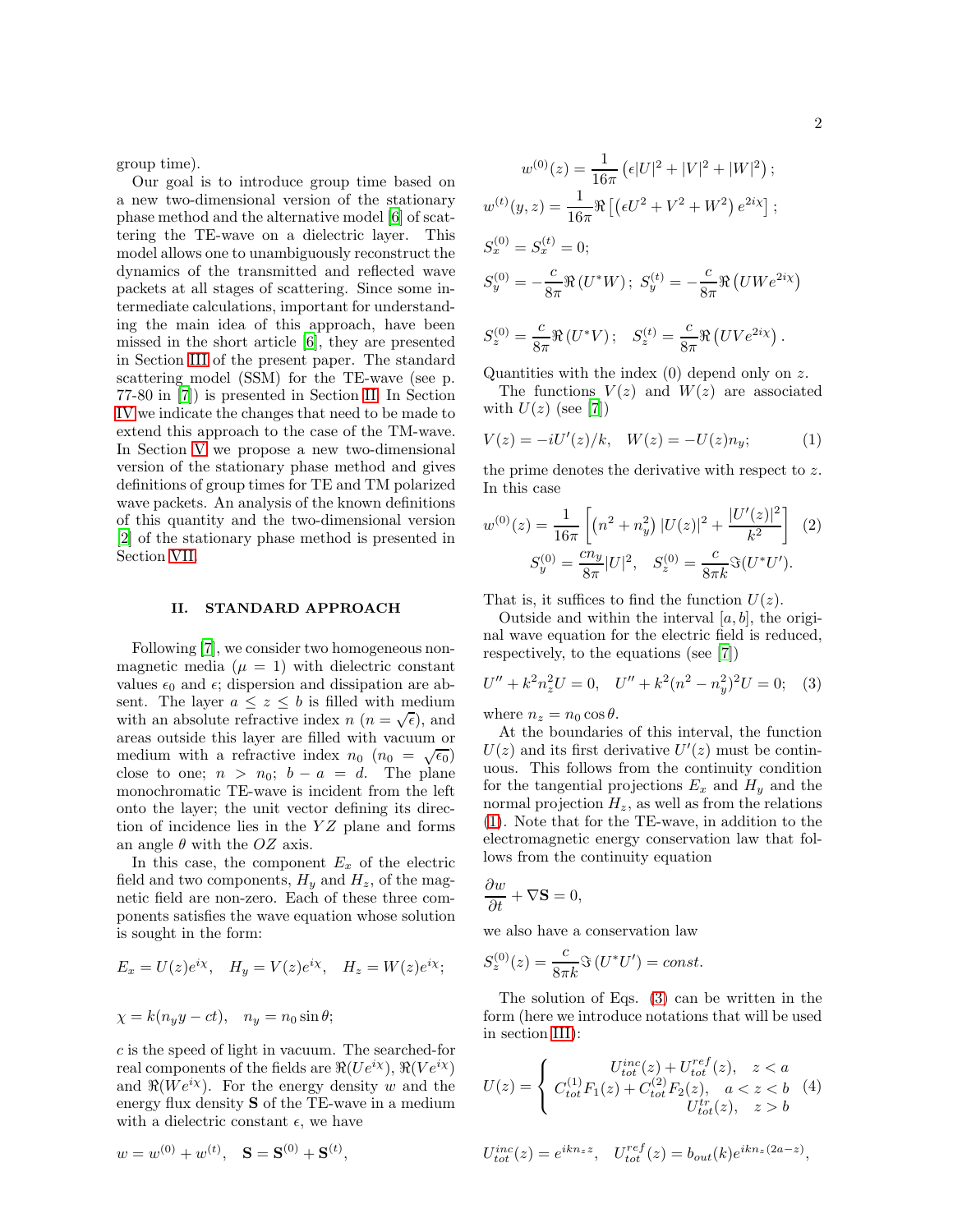$$
U_{tot}^{tr}(z)=a_{out}(k)e^{ikn_z(z-d)}.
$$

Inside the layer

$$
F_1(z) = \sin[Nk(z - z_c)], \ F_2(z) = \cos[Nk(z - z_c)]
$$
  

$$
\mathcal{N} = \sqrt{n^2 - n_y^2}, \ z_c = (b + a)/2.
$$

By matching the solutions on the boundaries of the layer, we obtain the equations for  $a_{out}$ ,  $b_{out}$ ,  $C_{tot}^{(1)}$   $C_{tot}^{(2)}$ :

$$
\mathcal{N}C_{tot}^{(1)}e^{-ikn_za} = P + b_{out}P^* = -a_{out}P^*;
$$
  

$$
\mathcal{N}C_{tot}^{(2)}e^{-ikn_za} = Q + b_{out}Q^* = a_{out}Q^*;
$$

where, with  $\phi = \mathcal{N} k d/2$ ,

$$
Q = N \cos(\phi) + in_z \sin(\phi),
$$
  

$$
P = -N \sin(\phi) + in_z \cos(\phi).
$$

From which it follows that

$$
a_{out} = \frac{1}{2} \left[ \frac{Q}{Q^*} - \frac{P}{P^*} \right], \ b_{out} = -\frac{1}{2} \left[ \frac{Q}{Q^*} + \frac{P}{P^*} \right] \tag{5}
$$

$$
C_{tot}^{(1)} e^{-ikn_z a} = -\frac{P^*}{N} a_{out} \equiv \frac{in_z}{Q^*},
$$

$$
C_{tot}^{(2)} e^{-ikn_z a} = \frac{Q^*}{N} a_{out} \equiv -\frac{in_z}{P^*}. \tag{6}
$$

The amplitudes  $a_{out}$  and  $b_{out}$  can be written as

$$
a_{out} = \sqrt{T}e^{iJ}, \quad b_{out} = -i\sqrt{R}e^{iJ}, \tag{7}
$$

where  $T$  and  $R$  are the transmission and reflection coefficients, respectively;  $T + R = 1$ :

<span id="page-2-1"></span>
$$
T = \frac{1}{1 + \eta_{(-)}^2 \sin^2(Nkd)} \equiv
$$

$$
\frac{1}{\left[\eta_{(+)} - \eta_{(-)} \cos(Nkd)\right] \left[\eta_{(+)} + \eta_{(-)} \cos(Nkd)\right]}
$$

$$
J = \arctan\left[\eta_{(+)} \tan(Nkd)\right], \ \eta_{(\pm)} = \frac{\mathcal{N}^2 \pm n_z^2}{2\mathcal{N}n_z} \ (8)
$$

It is easy to check that  $S_z^{(0)} = cn_z T/(8\pi)$ .

# <span id="page-2-0"></span>III. TE-WAVE: TRANSMITTED AND REFLECTED COMPONENTS

We have to stress that on the basis of the SMR, allowing one to investigate the throughput and reflectivity of the structure under study, it is not impossible, in principle, to determine the time of energy transfer of that component of the TE-wave that passes through the layer, as well as that its component that is reflected from this layer. This is due to the fact that the expression in [\(4\)](#page-1-3), for the TE-wave inside the layer, does not imply an individual description of its components.

From the point of view of the principle of causality, there must be an incident wave  $U_{tr}^{inc}(z)$  in the region  $z < a$  that has a cause-effect relationship with the transmitted wave  $U_{tot}^{tr}(z)$ , as well as the incident wave  $U_{ref}^{inc}(z)$ , which has a cause-effect relationship with the reflected wave  $U_{tot}^{ref}(g)$ . In other words, there should exist a sole pair of functions  $U_{tr}(z)$  and  $U_{ref}(z)$ , which are uniquely determined by the function  $U(z)$ : the first one describes that component of the scattering TE-wave, which ultimately passes through the layer, and the second is that component that is reflected off it.

All requirements for the functions  $U_{tr}(z)$  and  $U_{ref}(z)$  arising from the superposition and causality principles can be formulated as follows:

(a) the scattering TE-wave should be a superposition of its transmitting and reflecting components:  $U(z) = U_{tr}(z) + U_{ref}(z)$  for any z on the OZ axis;

(b) since each of these TE-wave components represents only one scattering channel, the functions  $U_{tr}(z)$  and  $U_{ref}(z)$  must have one incident wave and one outgoing wave; in this case

$$
U_{tr}(z) = \begin{cases} U_{tr}^{inc}(z); & z < a \\ U_{tot}^{tr}(z); & z > b \end{cases}
$$
  

$$
U_{ref}(z) = \begin{cases} U_{ref}^{inc}(z) + U_{tot}^{ref}(z); & z < a \\ 0; & z > b \end{cases}
$$

(c) there is a plane  $z_0$  inside the layer, where the continuation into the layer region of the incident wave  $U_{tr}^{inc}(z)$  is "stitched" with that of the outgoing wave  $U_{tot}^{tr}(z)$ ; on this plane, the function  $U_{tr}(z)$  (and  $U_{ref}(z)$ ) must be continuous, together with the vectors  $\mathbf{S}_{ref}^{(0)}(z)$  and  $\mathbf{S}_{tr}^{(0)}(z)$ .

The choice of this continuity condition instead of the ordinary one is related to the fact that among the solutions of Eqs. [3](#page-1-2) for a partially transparent layer there are no functions that would be continuous on the plane  $z_0$ , along with their first derivatives, and also possess only one incident wave and only one outgoing wave. That is why the first derivative with respect to z of each of the functions  $U_{tr}(z)$  and  $U_{ref}(z)$  must satisfy on this plane a weaker continuity condition – the continuity of the vectors  $\mathbf{S}_{ref}^{(0)}(z)$  and  $\mathbf{S}_{tr}^{(0)}(z)$ . Considering the fact that the corresponding energy densities are continuous on this plane, these continuity conditions provide a cause-effect relationship between the incoming and outgoing waves for each of the functions  $U_{tr}(z)$  and  $U_{ref}(z)$ .

Before we start searching for these functions, we should note the following. From the condition (c) it follows that  $U_{tr}(z) \equiv U_{tot}(z)$  for  $z \ge z_0$ . This means that in this region  $U_{ref}(z) \equiv 0$ , and the z-th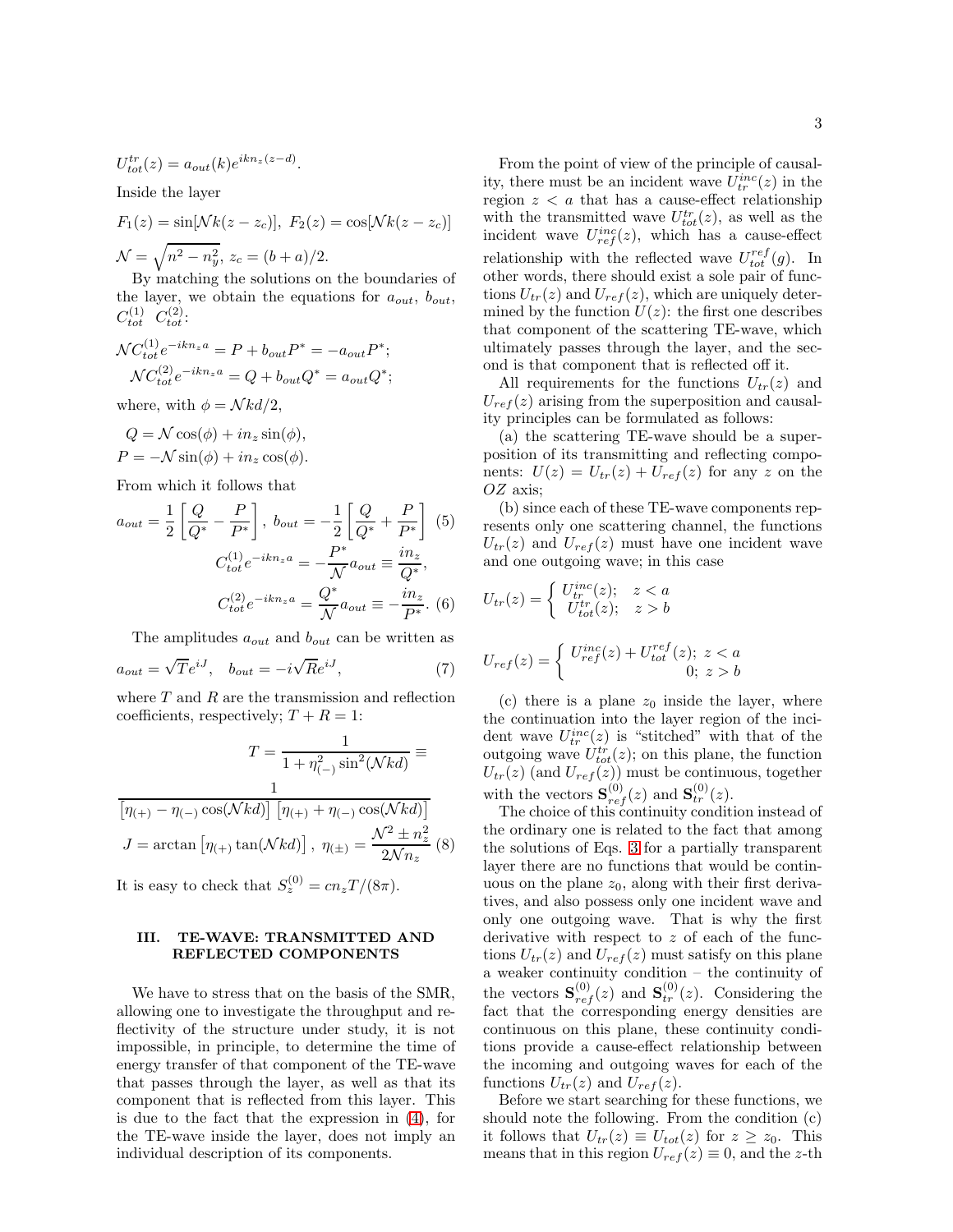projection  $\mathbf{S}_{ref}^{(0)}(z)$  is identically zero on the OZaxis. Obviously,  $z_0 = z_c$  for a homogeneous layer, since the solution inside the layer (see  $(4)$ ) is expressed in this case through even and odd (relative to the  $z = z_c$  plane) functions. The expression for the function  $U_{ref}(z)$  inside the layer should contain only the odd function  $F_1(z)$ .

Note also that for sufficiently large values of  $k$ , the function  $U_{ref}(z)$  can have many zeros inside the interval  $[0, z_c)$ . At first glance, in this case we would have to take as  $z_0(k)$  that zero which is closest to the left boundary of the layer. However, the TE-wave under study is of interest not on its own, but as the main harmonic of the (strictly speaking, infinitely) narrow in  $k$ -space wave packet scattering on the layer. Therefore, as  $z_0(k)$ , we must take that zero of the function  $U_{ref}(z)$  which is independent on  $k$ . Thus,

<span id="page-3-1"></span>
$$
U_{tr} = \begin{cases} \nC_{tr}^{(1)} F_1(z) + C_{tot}^{(2)} F_2(z), \ a < z < z_c, \\
U(z), \ z > z_c \\
U_{ref} = \begin{cases} \nA_{ref} e^{ikn_z z} + b_{out} e^{ikn_z (2a - z)}, \ z < a \\
C_{ref}^{(1)} F_1(z), \ a < z < z_c, \\
0, \ z > z_c\n\end{cases} \n\end{cases} \tag{9}
$$

By "stitching" on the plane  $z = a$  of Exps. [\(9\)](#page-3-1) obtained for the function  $U_{ref}(z)$  in the regions  $z < a$  and  $a < z < z_c$ , we get

$$
A_{ref} = b_{out}^*(a_{out} + b_{out}) \equiv -b_{out}(a_{out}^* - b_{out}^*)
$$
  

$$
C_{ref}^{(1)} = -2b_{out}\frac{Q^*}{Q}C_{tot}^{(1)}(10)
$$

Since  $A_{tr} + A_{ref} = 1$  and  $C_{tr}^{(1)} + C_{ref}^{(1)} = C_{tot}^{(1)}$ , for the transmitted component we get

<span id="page-3-5"></span>
$$
A_{tr} = a_{out}(a_{out}^* - b_{out}^*) \equiv a_{out}^*(a_{out} + b_{out}),
$$
  

$$
C_{tr}^{(1)} = -\frac{PQ^*}{P^*Q}C_{tot}^{(1)}.
$$
 (11)

 $A_{tr}$  and  $A_{ref}$  can also be written in the form

<span id="page-3-2"></span>
$$
A_{tr} = T + i\rho\sqrt{TR} \equiv \sqrt{T} \exp(i\lambda),
$$
  

$$
A_{ref} = R - i\rho\sqrt{RT} \equiv \sqrt{R} \exp\left[i\left(\lambda - \rho\frac{\pi}{2}\right)\right], (12)
$$
  

$$
\lambda = \arctan\left(\rho\sqrt{\frac{R}{T}}\right), \quad \rho = sign[\sin(k\mathcal{N}d)].
$$

Let us now dwell on the basic properties of the functions  $U_{tr}(z)$  and  $U_{ref}(z)$ , which follow from the expressions  $(9)-(12)$  $(9)-(12)$ . First, the energy density

$$
w_{tr}^{(0)} = \frac{1}{16\pi} \left[ \left( n^2 + n_y^2 \right) |U_{tr}(z)|^2 + \frac{|U'_{tr}(z)|^2}{k^2} \right] \tag{13}
$$

and energy flux density

$$
\mathbf{S}_{tr}^{(0)} = \left(0, \frac{cn_y}{8\pi} |U_{tr}(z)|^2, S_z^{(0)}\right) \tag{14}
$$

are continuous on the  $z = z_c$  plane. This follows from the equality  $|C_{tr}^{(1)}| = |C_{tot}^{(1)}|$ . That is, despite the fact that the derivative of  $U'_{tr}(z)$  is discontinuous on the plane  $z = z_c$ , its absolute value  $|U'_{tr}(z)|$ on this plane is continuous, insofar as

<span id="page-3-3"></span>
$$
|U_{tr}(z_c - z)| = |U_{tr}(z - z_c)|,
$$
  
\n
$$
|U'_{tr}(z_c - z)| = |U'_{tr}(z - z_c)|.
$$
\n(15)

As for the tangential components  $E_x^{tr}$  and  $E_x^{ref}$ of the electric field and the normal components  $H_z^{tr}$ and  $H_z^{ref}$  of the magnetic field, they are continuous on the plane  $z = z_c$ . But the tangential components  $H_y^{tr}$  and  $H_y^{ref}$  for the transmitted and reflected components of the original wave are discontinuous here. The discontinuity of  $H_y^{tr}(z)$  results from the electric current, in the plane  $z = z_c$ , associated with the  ${\cal U}_{tr}$  component; and the discontinuity of  $H_y^{ref}(z)$  results from the electric current on this plane associated with  $U_{ref}$ . But all these currents exist indirectly; just like the components themselves, which cannot be separated from each other. And, since the total current of both components on the plane  $z = z_c$  is zero, the total field  $H_y^{tr} H_y^{ref} = H_y$  has no real discontinuities on this plane.

Secondly, as it follows from Exps. [\(12\)](#page-3-2), not only  $A_{tr} + A_{ref} = 1$ , but also  $|A_{tr}|^2 + |A_{ref}|^2 = 1$ . Thus, the superposition of the incident waves  $U_{tr}^{inc}(z)$  and  $U_{ref}^{inc}(z)$  as well as the sum of the corresponding energy densities (both are conserved in the course of scattering) give the incident TE-wave  $U_{tot}^{inc}(z)$ and the energy density  $(w_{tot}^{inc})^{(0)}$ , respectively:

<span id="page-3-4"></span>
$$
U_{tr}^{inc}(z) + U_{ref}^{inc}(z) = U_{tot}^{inc}(z),
$$

$$
(w_{tr}^{inc})^{(0)} + (w_{ref}^{inc})^{(0)} = (w_{tot}^{inc})^{(0)} = \frac{n^2 + n_0^2}{16\pi}.
$$
 (16)

Thus, the wave  $U_{ref}^{inc}(z) = A_{ref}e^{ikn_z z}$  really describes that component of the original wave  $e^{ikn_zz}$  which is ultimately reflected off the layer, while  $U_{tr}^{inc}(z) = A_{tr}e^{ikn_z z}$  describes the component which passes ultimately through it. Similar relations also arise for the wave packet  $\mathcal{U}_{tot}(z, t)$ ,  $U_{tr}(z,t)$  and  $U_{ref}(z,t)$  constructed from the corresponding stationary waves.

# <span id="page-3-0"></span>IV. SCATTERING OF THE TM-WAVE

If one uses the known substitution rules, the results obtained for the TE-wave are easily transferred onto the case of scattering of the TM-wave.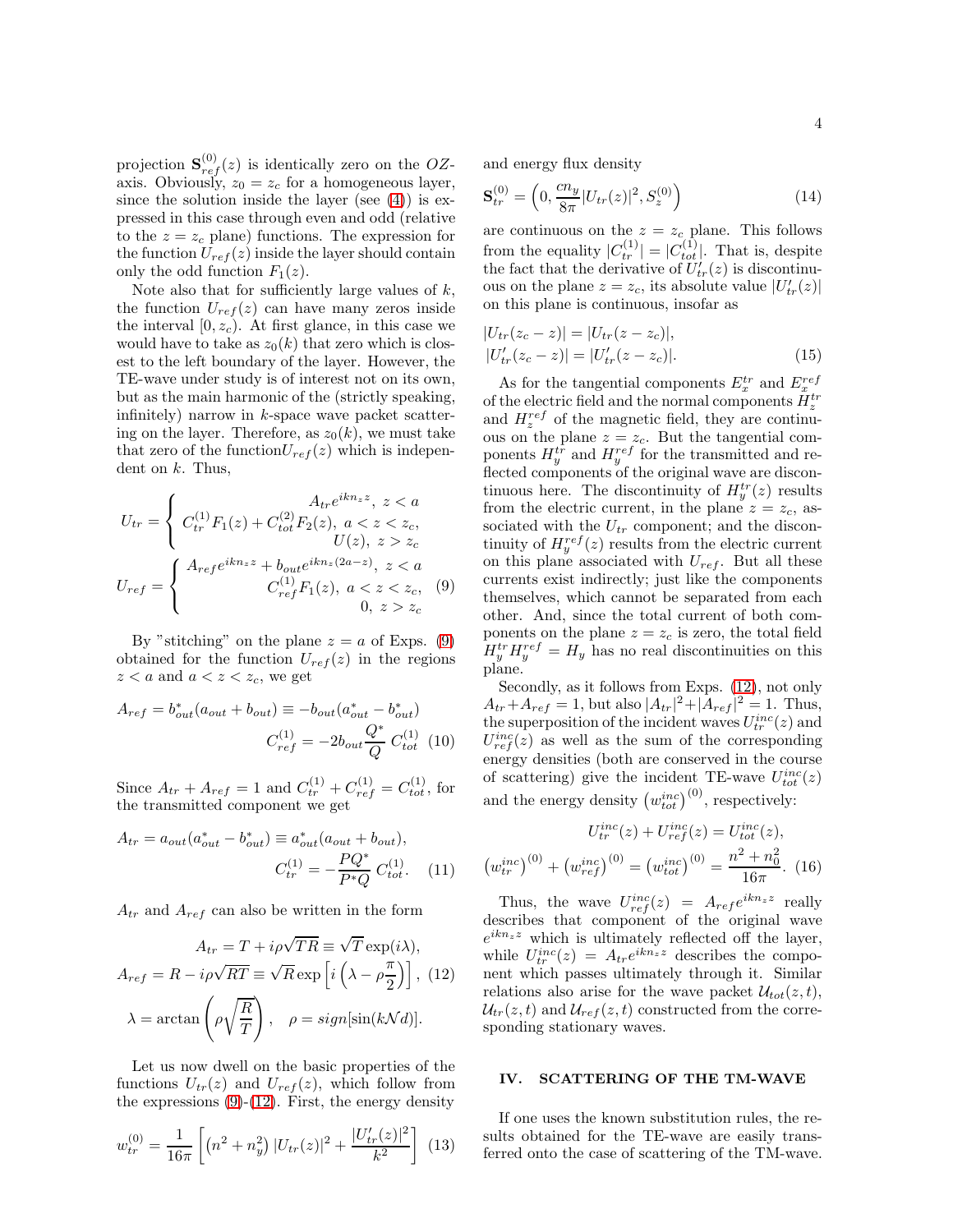Indeed, while in the case of the TE-wave, the nonzero components of the field vectors are  $E_x$ ,  $H_u$  and  $H_z$ , in the case of a TM-wave, these are  $H_x$ ,  $E_y$  and  $E_z$ . While in the first case, the tangential component of the electric field and the normal component of the magnetic field, continuous at the layer boundaries regardless of the presence of electric charges and currents at these boundaries, are associated with the function  $U(z)$ , in the second case they are associated with the derivative  $U'(z)$  (see p. 68 in [\[7](#page-8-7)]). The remaining components are also continuous at these boundaries, since there are no electric charges and currents at these boundaries. As a result, the function  $U(z)$ and the transmission coefficient are the same for both waves.

But restoring the whole dynamics of the transmitted and reflected components of the original wave depends on its polarization. As we have shown, the plane  $z = z_c$  plays a special role in this case, and continuity on this plane can be guaranteed only for those components of field vectors that must be continuous at the boundaries of two media, regardless of the presence or absence on them of electric charges and currents. In the case of the TE-wave, this condition is fulfilled when the function  $U_{ref}$  is continuous and equal to zero on the plane  $z = z_c$  – the choice of this function guarantees the continuity of the components  $E_x$  and  $H_z$ on the plane  $z = z_c$  for the reflected and transmitted component of the original wave. In the case of the TM-wave, this condition is fulfilled when the first derivative of the function  $U_{ref}^{TM}$  is continuous and zero on the  $z = z_c$  plane. The needed function corresponds to the root

<span id="page-4-1"></span>
$$
\lambda = -\arctan\left(\rho \sqrt{R/T}\right): \tag{17}
$$

$$
U_{tr}^{TM} = \begin{cases} C_{tot}^{(1)}F_1(z) + C_{tr}^{(2)}F_2(z), \ a < z < z_c \\ C_{tot}^{(1)}F_1(z) + C_{tr}^{(2)}F_2(z), \ a < z < z_c \\ U(z), \ z > z_c \end{cases}
$$
  

$$
U_{ref}^{TM} = \begin{cases} A_{ref}^* e^{ikn_z z} + b_{out} e^{ikn_z(2a-z)}, \ z < a \\ C_{ref}^{(2)}F_2(z), \ a < z < z_c \\ 0, \ z > z_c \\ 0, \ z > z_c \end{cases}
$$
  

$$
C_{tr}^{(2)} = \frac{P^*Q}{PQ^*} C_{tot}^{(2)}, \quad C_{ref}^{(2)} = -2b_{out} \frac{P^*}{P} C_{tot}^{(2)}.
$$

It is easy to show that, for the found TE and TE-waves, not only the properties [\(15\)](#page-3-3) but also the properties [\(16\)](#page-3-4) hold. Since they are also applicable to the corresponding wave packets, it is now possible to determine the group transmission and reflection times, as well as the corresponding delays, for both TE- and TM-polarized wave packets.

# <span id="page-4-0"></span>V. TRUE AND FALSE GROUP-DELAY TIMES

We have to begin with the name of this concept. First of all, we note that the timekeeping procedure proposed below gives the same result for the transmitted and reflected components, therefore further we focus our attention on the transmitted component, and do not specify the channel of scattering in the name of group time. Another refinement that is required here is due to the fact that in the well-known work [\[2\]](#page-8-8), apart from the name "phase time" this concept is named the 11group-delay time". However, the word "delay" in the second name, like the word "phase" in the first one, is misleading since, in the paper [\[2\]](#page-8-8), it is defined the extrapolated (asymptotic) time of dwelling inside the layer of the maximum of the transmitted component (see section [VII\)](#page-7-0), rather than the difference of this time and time of a free passage of this maximum through this region. In the first case, it is appropriate to speak of "group time" and not of "phase time" or of "group-delay time"; and only in the second case it is appropriate to speak of "group-delay time".

Consider the scattering of a wave packet built of the TE-waves with the same angle of incidence  $\theta$ ,

$$
\mathcal{U}_{tot}(y,z,t) = \int_0^\infty \mathcal{A}(k) U(z;k) e^{ik(n_0 y \sin \theta - ct)} dk,
$$

 $A(k)$  is a smooth real function decreasing, together with its derivatives, faster than any power of  $1/k$ , when  $k \to \infty$ , and faster than any power of k, when  $k \to 0$ . Then the component of the wave packet  $U_{tot}$  passing through the layer is

$$
\mathcal{U}_{tr}(y,z,t) = \int_0^\infty \mathcal{A}(k) U_{tr}(z;k) e^{ik(n_0 y \sin \theta - ct)} dk.
$$

In order to use the stationary phase approximation, we assume that  $A(k)$  gives a wave packet with a sufficiently small  $\Delta k$  width in the k-space; the wave number of the main harmonic of such a packet will also be denoted by k. Its width  $\Delta l$ in the coordinate space  $(\Delta l \sim 1/\Delta k)$  satisfies the condition  $d \ll \Delta l \cos \theta \ll a$ .

In accordance with our approach and the known stationary phase approximation in the problem of the scattering of the wave packet  $\mathcal{U}_{tot}$  on a dielectric layer, the group time describing its transmitted component should be determined from the analysis of the dynamics of the maximum of the wave packet  $\mathcal{U}_{tr}$  at the initial and final scattering stages. But the intrigue lies in the fact that the definition of this quantity also implies the knowledge of the dynamics, at the initial stage of scattering, of the very wave packet  $\mathcal{U}_{tot}$ .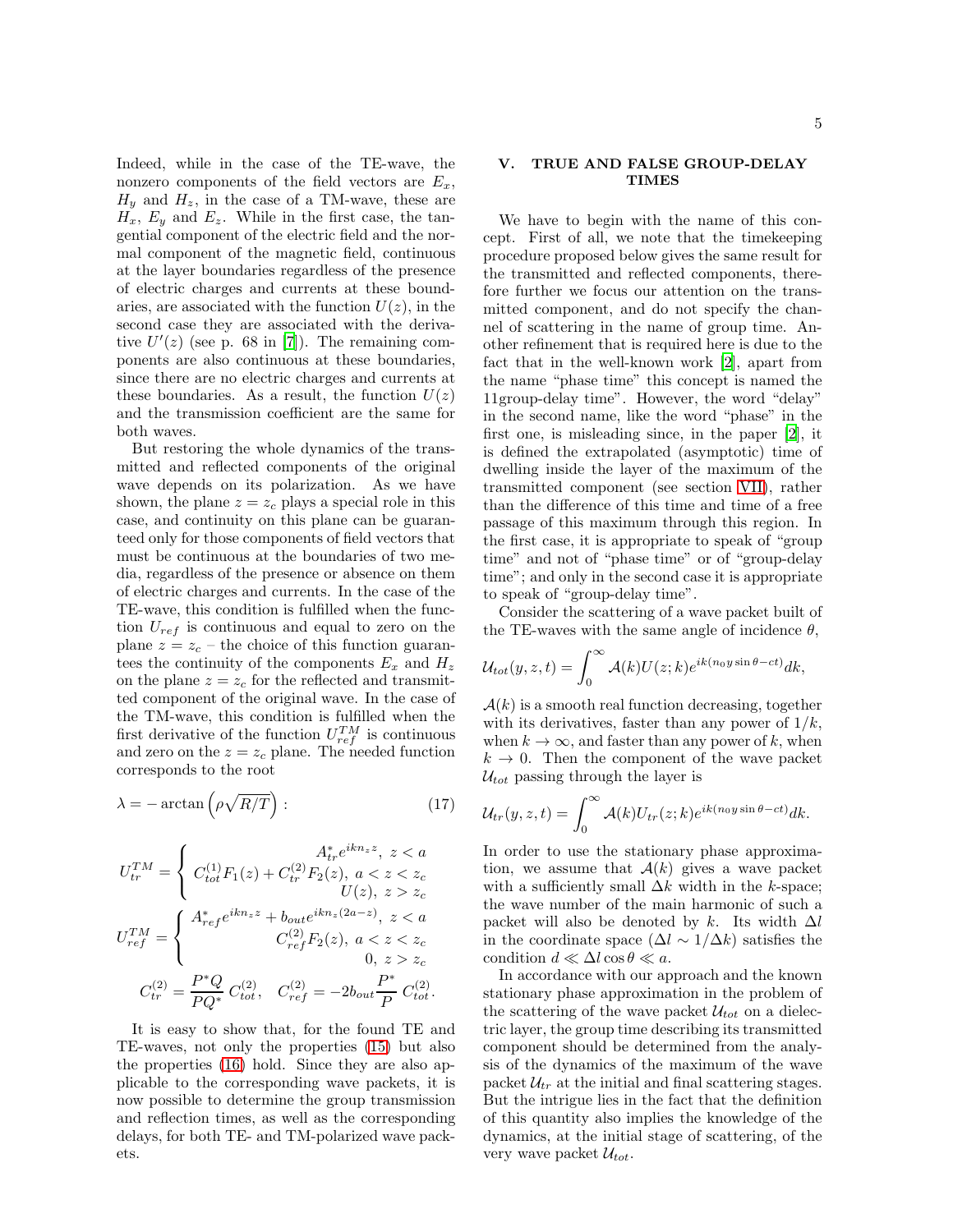Since  $A(k)$  is a real function, the phases of the main harmonic of the  $\mathcal{U}_{tr}$  component before and after scattering are described, respectively, by the expressions (see also  $(9)$ ,  $(12)$  and  $(4)$ )

$$
\Phi_{tr}^{inc} = \lambda + kn_0[z\cos\theta + y\sin\theta] - ckt,
$$
\n(18)

$$
\Phi_{tr}^{out} = J + kn_0[(z - d)\cos\theta + y\sin\theta] - ckt \quad (19)
$$

The main harmonic phase of the original  $\mathcal{U}_{tot}$ packet at the initial scattering stage is

$$
\Phi_{tot}^{inc} = kn_0[z\cos\theta + y\sin\theta] - ckt.
$$
\n(20)

Thus, in the framework of the stationary phase approximation, long before the scattering event, the dynamics of the maximum of the wave packet  $U_{tot}$  are described by the equation

<span id="page-5-0"></span>
$$
\frac{d\Phi_{tot}^{inc}}{dk} = n_0[z\cos\theta + y\sin\theta] - ct = 0,
$$
\n(21)

while its component  $\mathcal{U}_{tr}$  is described by the equation

<span id="page-5-1"></span>
$$
\frac{d\Phi_{tr}^{inc}}{dk} = \lambda_k + n_0[z\cos\theta + y\sin\theta] - ct = 0, \quad (22)
$$

where  $\lambda_k$  is the derivative of the function  $\lambda(k)$ . For this component, at the stage when scattering of the investigated part of the wave packet has been completed, we have

<span id="page-5-2"></span>
$$
J_k + n_0[(z - d)\cos\theta + y\sin\theta] - ct = 0,
$$
 (23)

where  $J_k$  is the derivative of the phase  $J(k)$ . Taking into account  $(8)$ ,  $(11)$  and  $(12)$ , it can be shown that

<span id="page-5-4"></span>
$$
J_k = \eta_{(+)} T \mathcal{N} d, \quad \lambda_k = \eta_{(-)} T \mathcal{N} d \cos(\mathcal{N} k d). \tag{24}
$$

According to the equations [\(21\)](#page-5-0) and [\(22\)](#page-5-1), the maximum of the wave packet  $\mathcal{U}_{tot}$  passes the origin at time  $t_{tot}^{st} = 0$  while the maximum of its component  $\mathcal{U}_{tr}$  is at the origin at the moment  $t_{tr}^{st} = \lambda_k/c$ . This confirms the fact that the peak of the incident wave packet  $\mathcal{U}_{tot}$  does not turn into the peak of the transmitted packet (see [\[8,](#page-8-4) [9\]](#page-8-5)). Nevertheless, the time point  $t_{tot}^{st} = 0$  plays a key role in the timekeeping procedure of the dynamics of the  $\mathcal{U}_{tr}$  $component - in fact, this is the time of beginning$ the experiment which is fixed by the experimenter. As for the moment of time  $t_{tr}^{st} = \lambda_k/c$ , which is determined from the scattering data, its direct measurement is impossible in principle (see the next section).

Note that far from the layer, the direction of motion of the maxima of the wave packets  $\mathcal{U}_{tot}$ and  $U_{tr}$  is given by the angle  $\theta$ . Therefore, for those infinitely small pieces of the maxima of both packets that pass through the origin, the variables

y and z in Eqs.  $(21)$  and  $(22)$  are related as follows  $y = z \tan \theta$ . For these pieces

 $n_0z/\cos\theta - ct = 0$ ,  $\lambda_k + n_0z/\cos\theta - ct = 0$ .

From which it follows that if these pieces of the packets moved free in the whole space, they would arrive at the point, on the other side of the layer, with the coordinates  $y_{fin} = (a + d + L) \tan \theta$  and  $z_{fin} = a + d + L$ , at the instant of time

$$
(t_{tot}^{fin})_{free} = \frac{n_0(a+d+L)}{c\cos\theta};
$$

$$
(t_{tr}^{fin})_{free} = \frac{\lambda_k}{c} + \frac{n_0(a+d+L)}{c\cos\theta},
$$

respectively; here  $L$  is the distance from this point to the layer, and  $L \gg \Delta l$ . Therefore, at this spatial point, the equation [\(23\)](#page-5-2) holds, from which it follows that the maximum of the transmitted wave packet passes through this point at the time

$$
t_{fin} = \frac{1}{c} \left( J_k + n_0 \frac{a+L}{\cos \theta} + n_0 d \tan \theta \sin \theta \right).
$$

The difference  $t_{fin}-(t_{tr}^{fin})_{free}$  is the searched for (asymptotic) group-delay time  $\Delta \tau_{TE}^{gr}$ , which describes the passage of the component  $\mathcal{U}_{tr}$  through the dielectric layer:

<span id="page-5-3"></span>
$$
\Delta \tau_{TE}^{gr} = \frac{1}{c} \left( J_k - \lambda_k - n_0 d \cos \theta \right). \tag{25}
$$

Adding the time  $\tau_{free} = n_0 d / (c \cos \theta)$  of free passage through the layer, we obtain the (asymptotic) group time (for transmission)  $\tau_{TE}^{gr}$ :

$$
\tau_{TE}^{gr} = \frac{1}{c} \left( J_k - \lambda_k + n_0 d \tan \theta \sin \theta \right). \tag{26}
$$

For the time  $\tau_{TE}^{gr}$ , the maximum of the  $\mathcal{U}_{tr}$  component shifts along the y-direction with the speed  $c \sin \theta / n_0$  by  $(\Delta y)_{TE}^{gr} = \tau_{TE}^{gr} \cdot c \sin \theta / n_0$ . It is easy to show that

$$
\frac{\tau_{TE}^{gr}}{\tau_{free}} = \frac{(\Delta y)_{TE}^{gr}}{(\Delta y)_{free}};
$$
\n(27)

here  $(\Delta y)_{free} = d \tan \theta$  is the lateral shift with the free passage of the layer.

Considering in the same manner the reflected component

$$
\mathcal{U}_{ref}(y,z,t) = \int_0^\infty \mathcal{A}(k) U_{ref}(z;k) e^{ik(n_0 y \sin \theta - ct)} dk,
$$

it is easy to show that the (asymptotic) group time for reflection coincides with  $\tau_{TE}^{gr}$ .

As will be shown later, in this timekeeping procedure, the key role is played by the quantity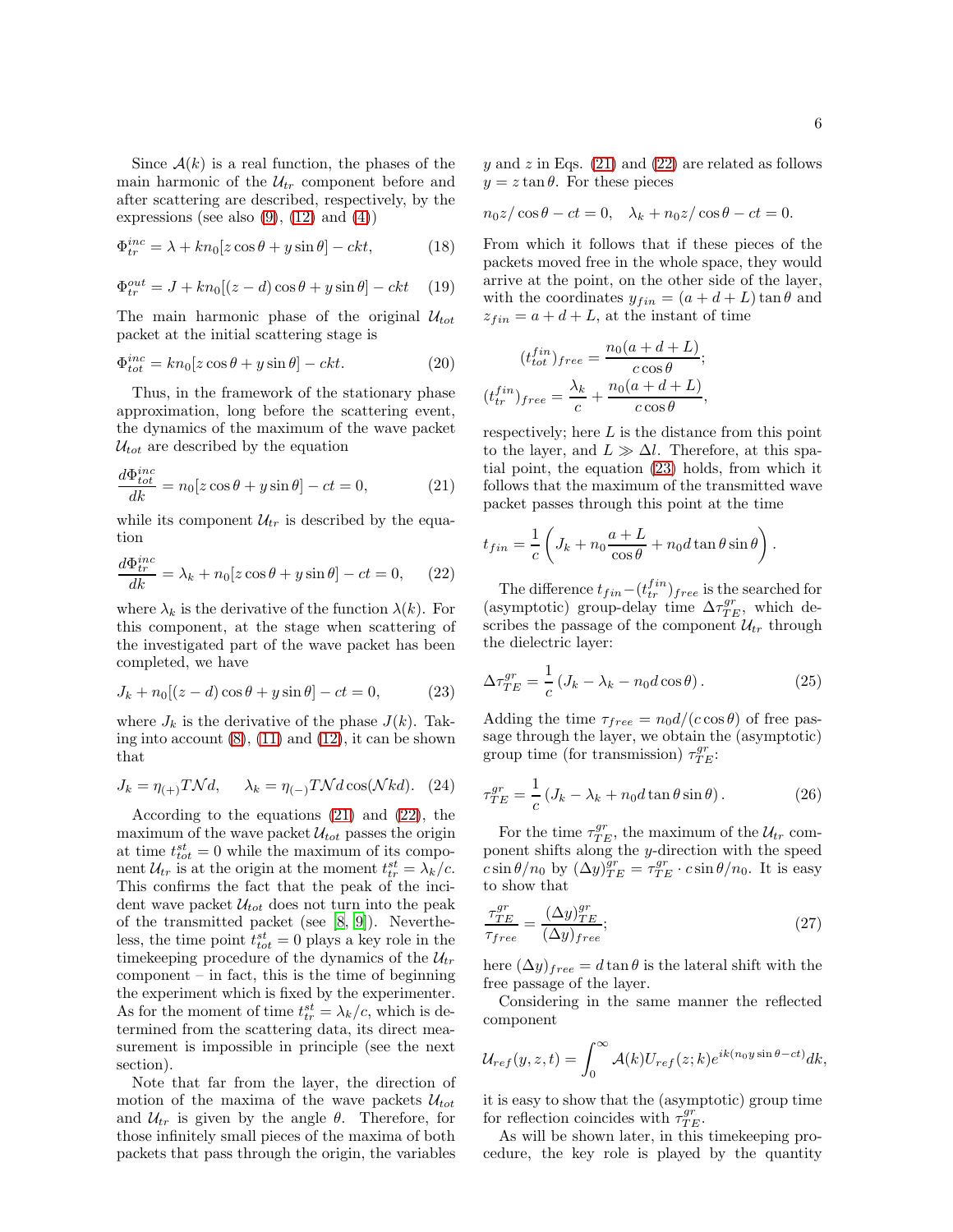$\Delta \tau_{tot}^{gr} = t_{fin} - (t_{tot}^{fin})_{free}$ , which we will call "false group-delay time":

<span id="page-6-1"></span>
$$
\Delta \tau_{tot}^{gr} = \frac{1}{c} \left( J_k - n_0 d \cos \theta \right). \tag{28}
$$

This name reflects the fact that the initial instant of time that is included in the definition of this quantity does not describe the transmitted wave packet at the initial instant of time. That is,  $\Delta\tau_{tot}^{gr}$ cannot be interpreted as true group-delay time for the transmitted component.

However, both the time moment  $t_{fin}$ , and the time moment  $(t_{tot}^{fin})_{free}$ , as opposed to the moment  $(t_{tr}^{fin})_{free}$  used in the definition [\(25\)](#page-5-3) can be directly measured. Therefore  $\Delta\tau_{tot}^{gr}$  plays a key role in the procedure of indirect measurement of the true group delay times for TE- and TM-polarized wave packets. In addition, on the basis of measurements of this quantity, one can experimentally verify the timekeeping procedure itself.

## VI. HOW TO MEASURE TRUE GROUP-DELAY TIME

So, since the moment of time  $t_{tr}^{st} = \lambda_k/c$ , which is included in the definition of the true group delay time  $\Delta \tau_{TE}^{gr}$ , was found from the scattering data, its direct measurement is impossible. This definition must be complemented by the formalism necessary for an indirect measurement of  $\Delta \tau_{TE}^{gr}$ . This task is similar to solving the inverse scattering problem. The only difference is that in this case it is necessary to reconstruct, by the scattering data, not the properties of the scatterer (this is, just, what is known), but the properties of the transmitted and reflected components of the incident packet, at the initial instant of time. In the stationary phase approximation, this means that by the known transmission coefficients of T and reflection of  $R$ , it is necessary to find the phases of the transmitted and reflected components of the main harmonic  $e^{ik(n_0y\sin\theta+n_0z\cos\theta-ct)}$  of the incident wave packet.

Let us consider the main harmonic of the incident wave packet  $\mathcal{U}_{tot}$  at the initial moment of time at the origin (providing that the amplitude of the main harmonic is equal to unity). Since its  $T$ -th part passes through the layer, and the R-th part is reflected, the passing and reflecting components of the main harmonic are equal in this case, respectively,  $\sqrt{T}e^{i\alpha}$  and  $\sqrt{Re^{i\beta}}$ . Here  $\alpha$  and  $\beta$  are unknown phases that obey the equation

$$
\sqrt{T}e^{i\alpha} + \sqrt{R}e^{i\beta} = 1.
$$

This equation has two roots:

<span id="page-6-0"></span>
$$
\beta = \alpha - \frac{\pi}{2}, \quad \alpha = \arctan\left(\pm \rho \sqrt{\frac{R}{T}}\right),\tag{29}
$$

The appearance of two roots is not accidental. In Sections [III](#page-2-0) and [IV](#page-3-0) we showed that the first root describes the transmitted and reflected components of the TE-wave (see [\(12\)](#page-3-2)), and the second root describes the TM-wave (see [\(17\)](#page-4-1)). (As is seen, only the scattering data are needed to search for the roots themselves. A detailed analysis of the solutions inside the layer in Sections [III](#page-2-0) and [IV](#page-3-0) was needed only to find out which root is associated with the TE-wave, and which root is associated with the TM-wave.)

So, the root [\(29\)](#page-6-0) with a negative sign describes the TM-wave. That is, the true group-delay time  $\Delta\tau_{TE}^{gr}$  for a TE-polarized wave packet is closely related to the true group-delay time  $\Delta \tau_{TM}^{gr}$  for a TM-polarized packet

$$
\Delta \tau_{TM}^{gr} = \frac{1}{c} \left( J_k + \lambda_k - n_0 d \cos \theta \right),\tag{30}
$$

which can also be measured only indirectly. We show that the procedure of indirect measurement of both quantities by the known false group-delay time (which is the same for both polarizations) is unambiguous.

Let  $L_{TE} = J_k - \lambda_k$  and  $L_{TM} = J_k + \lambda_k$ . Given [\(8\)](#page-2-1) and [\(24\)](#page-5-4), it is easy to show that

$$
L_{TE} = \frac{\mathcal{N}d}{\eta_{(+)} + \eta_{(-)}\cos(\mathcal{N}kd)},
$$
  
\n
$$
L_{TM} = \frac{\mathcal{N}d}{\eta_{(+)} - \eta_{(-)}\cos(\mathcal{N}kd)}.
$$
\n(31)

The following equalities hold

 $L_{TE} + L_{TM} = 2J_k$ ;  $L_{TE} \cdot L_{TM} = \min(J_k) \cdot J_k$ ;

 $\min(J_k) = \mathcal{N}d/\eta_{(+)}$  (see [\(24\)](#page-5-4) and [\(8\)](#page-2-1)).

The true relative delays  $\mathcal{E}_{TE} = \Delta \tau_{TE}^{gr}/\tau_{free}$  and  $\mathcal{E}_{TM} = \Delta \tau_{TM}^{gr}/\tau_{free}$  are associated with the false relative delay  $\mathcal{E}_{tot} = \Delta \tau_{tot}^{gr} / \tau_{free}$  by the relations

$$
\mathcal{E}_{TE} + \mathcal{E}_{TM} = 2\mathcal{E}_{tot},
$$
  

$$
(\mathcal{E}_{TE} + \cos^2(\theta)) (\mathcal{E}_{TM} + \cos^2(\theta)) =
$$
  

$$
= (\min(\mathcal{E}_{tot}) + \cos^2(\theta)) (\mathcal{E}_{tot} + \cos^2(\theta));
$$
 (32)

<span id="page-6-2"></span>.

where  $\min(\mathcal{E}_{tot}) = \frac{(n^2 - n_0^2)\cos^2\theta}{n^2 - n_0^2 + 2n_0^2\cos^2\theta}$ 

These two equalities can be used for an indirect measurement of the relative delays,  $\mathcal{E}_{TE}$  and  $\mathcal{E}_{TM}$ , of the TE- and TM-polarized wave-packets by experimental data obtained in a direct measurement of false relative group delay  $\mathcal{E}_{tot}$ . In addition, comparing the measured values of this quantity with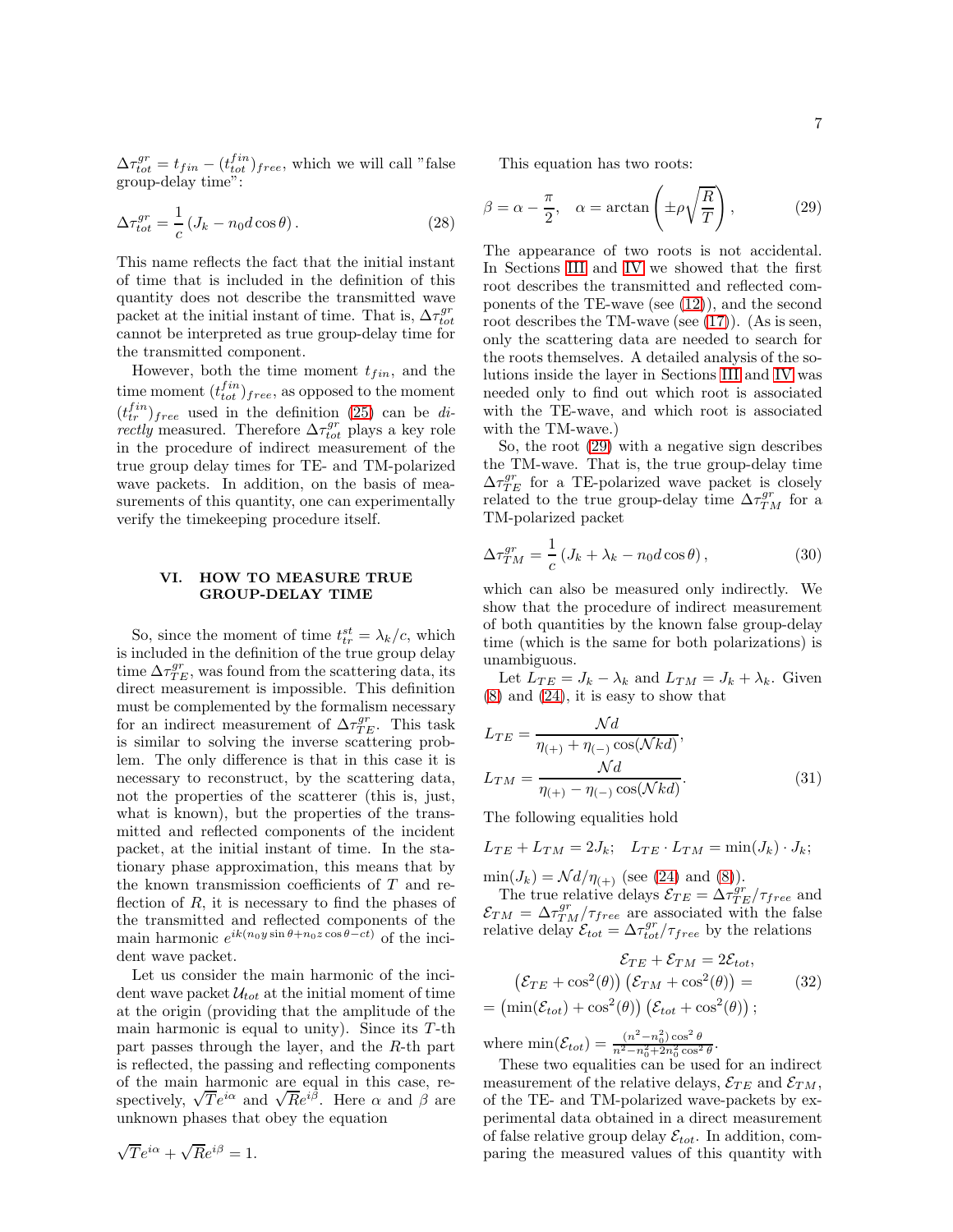its values calculated on the basis of the expressions [\(28\)](#page-6-1) and [\(24\)](#page-5-4), one can experimentally verify the timekeeping procedure itself.

Fig. [1](#page-7-1) shows the results of calculations  $\mathcal{E}_{TE}$ ,  $\mathcal{E}_{TM}$  and  $\mathcal{E}_{tot}$  for  $n_0 = 1$ ,  $n = 1.5$  and  $\theta = 20^o$ . The



<span id="page-7-1"></span>FIG. 1: The kd-dependence of  $\mathcal{E}_{TE}$  (solid line),  $\mathcal{E}_{TM}$ (points) and  $\mathcal{E}_{tot}$  (dashed line) for  $n_0 = 1$ ,  $n = 1.5$  and  $\ddot{\theta} = 20^{\circ}.$ 

character of the dependence of these quantities on kd is the same for all values of the parameter  $\theta$ from the interval  $[0, \pi/2)$ . At the points where the functions  $\mathcal{E}_{TE}$  and  $\mathcal{E}_{TM}$  take the minimum values,  $T = 1$ . In this case, the corresponding group times  $\tau_{TE}^{gr}$  and  $\tau_{TM}^{gr} = \Delta \tau_{TM}^{gr} \tau_{free}$  are  $\tau_{free}$ . That is, for  $n > n_0$ , the time  $\tau_{free}$  of free passage through the layer never exceeds the group times  $\tau_{TE}^{gr}$  and  $\tau_{TM}^{gr}$ .

As for the case of  $n < n_0$ , both the times  $\tau_{TE}^{\frac{3r}{9r}}$ and  $\tau_{TM}^{gr}$  can be abnormally short. However, it would be wrong to regard this fact as a defect of the presented timekeeping procedure. The fact is that the case of  $n < n_0$  does not correspond to the physical formulation of the problem – for example, glass cannot fill all infinite space outside the layer. The condition  $n > n_0$  adopted in the section [II](#page-1-0) is important. Moreover, even in the case of  $n > n_0$ , it would be correct to always consider vacuum as a background medium. If we want to study the passage of light through the air gap between two semi-infinite spaces filled with glass, then we must consider the problem of light scattering on a three-layer structure consisting of two layers of glass and an air gap between them (there should be a vacuum to the right and to the left of this structure). Of course, in such a (quasi-onedimensional) structure it is impossible to observe the regime of a frustrated total internal reflection.

To study this mode, it is necessary to consider a three-dimensional model with two glass prisms.

## <span id="page-7-0"></span>VII. ON THE KNOWN DEFINITIONS OF THE GROUP (PHASE) TIME

Note that the group times  $\tau_{TE}^{gr}$  and  $\tau_{TM}^{gr}$ , introduced in this approach for TE- and TM-polarized wave packets, consisting of waves with a given angle of incidence, differ from the known definitions of these quantities for the structure under study.

For example, the "group-delay time"  $\tau_{\gamma}$  introduced in [\[2](#page-8-8)] for scattering on the given structure of a two-dimensional wave packet (the waves forming such a packet have not only different values of k, but also different values of  $\theta$ ) is presented by Exp. (18), and the corresponding lateral shift  $\Delta y$ is determined by Eq. (16):

$$
\tau_{\gamma} = \frac{1}{c} \left( J_k - \frac{\tan \theta}{k} J_{\theta} \right), \quad \Delta y = -\frac{J_{\theta}}{k n_0 \cos \theta}.
$$

That is, unlike ours, this version of the stationary phase approximation relates the lateral displacement with the derivative  $J_{\theta}$ , rather than with  $J_k$ .

Another "group-delay time",  $\tau_s = J_k/c$ , for this structure is presented in the review articles [\[5](#page-8-3)] (see Exps.  $(1.1)$ ,  $(1.6)$  and  $(2.5)$  and  $[4]$  (see Exp. (34)). And it is important to emphasize that the corresponding lateral shift is introduced in [\[5\]](#page-8-3) (see  $(2.7)$ ,  $(2.9)$  and  $(2.10)$  on the basis of the concept of the energy flow velocity (related with the stationary scattering problem), rather than on the basis of the stationary phase approximation (related with the nonstationary scattering problem).

As for  $\tau_{\gamma}$ , in this case  $\tau_{\gamma} = \tau_{free}$ . But  $\tau_{\gamma}$  is not the time of passage of the wave packet maximum through the layer, since this quantity was obtained without taking into account the fact that the peak of the falling packet  $\mathcal{U}_{tot}$  does not turn into the peak of the transmitted packet. In addition, the two-dimensional version of the [\[2](#page-8-8)] method of the stationary phase has another serious defect. The fact is that it is based on the assumption that a small variation of the angle of incidence  $\Delta\theta$  for a wave packet with a small width  $\Delta k$  in the space k leads to a small change in its shape. However, it is not. Its width  $\Delta l \sim 1/\Delta k$  in ordinary space is large. And this means that the turn of the wave vector k on a small angle  $\Delta\theta$  corresponds, on the scale of the packet itself, to a far not small shift  $\Delta l \cdot \Delta \theta \sim \Delta \theta / \Delta k$ . Whence it follows that the double limit  $\Delta\theta \to 0$  and  $\Delta k \to 0$ , the existence of which is assumed by this version, does not really exist (it is not by chance that not only  $\tau_s$ , but also  $\tau_{\gamma}$  can be less than  $\tau_{free}$  and even take negative